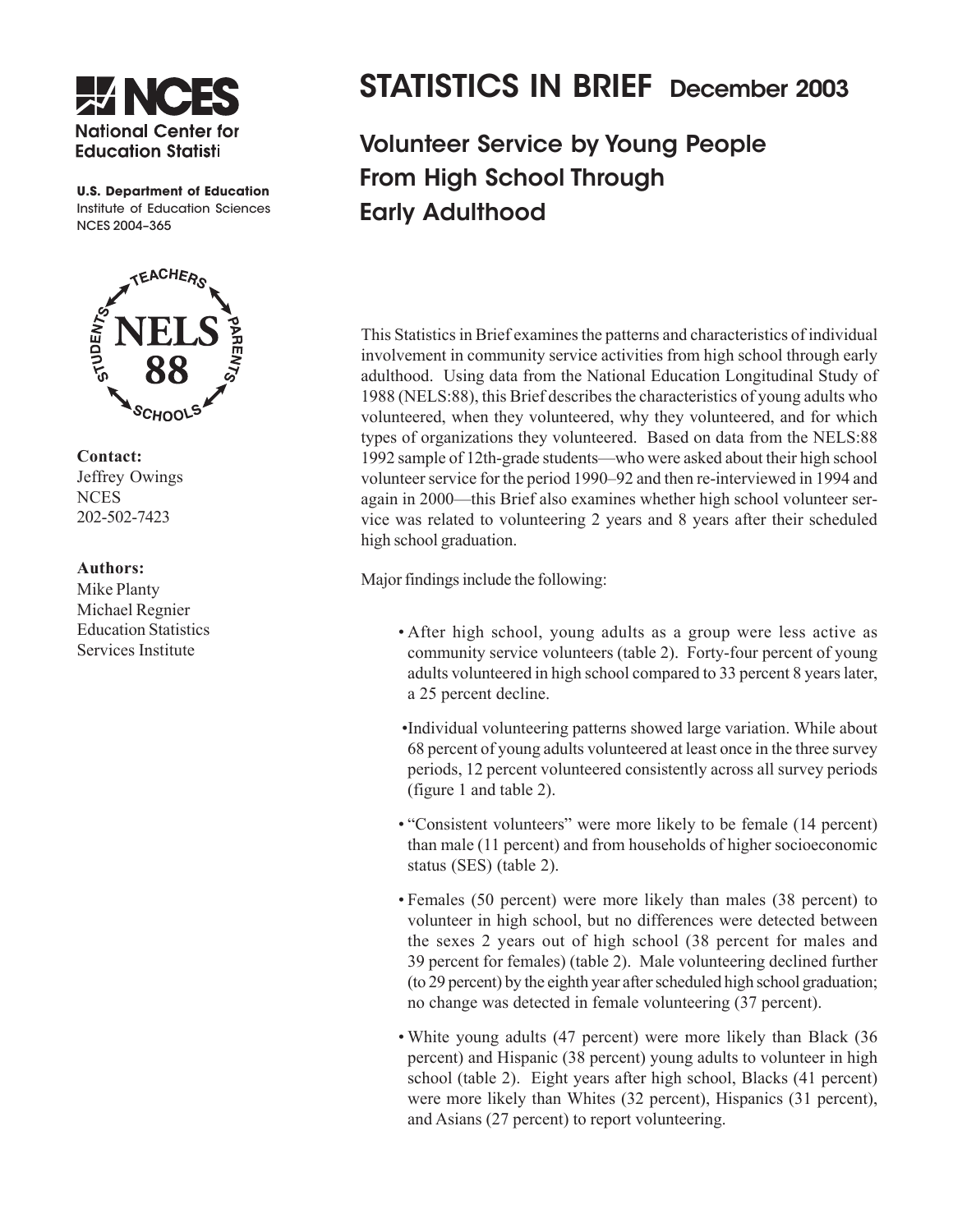- Students from households of high socioeconomic status (SES) were more likely to volunteer in high school (60 percent) than students from households of both low (28 percent) and middle (41 percent) SES (table 2). Eight years later, however, volunteering by individuals from high SES households had dropped 35 percent compared to a 20 percent drop in participation by individuals from middle SES households. However, individuals from high SES households were still more likely to volunteer in the year 2000 than those from both low and middle SES households.
- Volunteering in high school was related to later volunteering:
	- Fifty-four percent of adolescents who performed volunteer service in high school (1990–92) volunteered again 2 years later in 1994, whereas 27 percent of those who did not volunteer in high school volunteered in 1994 (table 3).
	- Forty-two percent of adolescents who performed volunteer service in high school (1990–92) volunteered again 8 years later in 2000, whereas 26 percent of those who did not volunteer in high school volunteered in 2000 (table 4).
- No difference in the likelihood of volunteering 8 years after graduation was detected between young adults who performed only mandatory volunteer service in high school and students who performed no high school volunteering (28 vs. 26 percent, respectively) (table 4). Both of these groups—mandatory and nonvolunteers—were less likely to volunteer 8 years after high school than persons who were strongly encouraged to volunteer or did it for strictly voluntary reasons (43 percent).

## **Introduction**

Encouraging young adults to volunteer to serve their community is widely viewed as beneficial to the individual as well as to society. In volunteering, individuals can take responsibility for their community, learn to understand the conditions that other people face, and appreciate the value of community participation (Calabrese and Schumer 1986; Youniss, McLellan, and Yates 1997; Nolin et al. 1997; Smith 1999; Metz and Youniss 2003).

Many schools and postsecondary institutions have established programs that promote, and in some cases require, student community service (Frase 1995; Nolin et al. 1997). Education administrators have emphasized student volunteerism by incorporating service experiences into classroom activities and graduation requirements (Kraft 1996; Skinner and Chapman 1999; Stukas, Snyder, and Clary 1999; Eyler 2002). Past research has found that students who participate in these programs tend to have stronger ties to school, peers, and the community, as well as a higher exhibition of other positive social behaviors (Nolin et al. 1997; Youniss, McLellan, and Yates 1997; Smith 1999; Metz and Youniss 2003). Given these potential benefits, it is important to understand the characteristics and patterns of volunteering among young adults.

The National Education Longitudinal Study of 1988 (NELS:88) provides insight into community service from high school through young adulthood. Previous research using the NELS:88 1992 senior class found that 44 percent reported performing community service when asked about the past 2 years  $(1990-92)$  (Frase 1995). Females, Whites, Asians, and students from households of higher socioeconomic status were more likely to volunteer than other seniors. In the early 1990s, high school students were most often motivated to volunteer for "strictly voluntary" reasons (table 1). Thirty-eight percent said their participation was strictly voluntary compared to 17 percent who were strongly encouraged by someone else, 7 percent who were required for class, and 9 percent who were required for other reasons. 1

This Brief extends these cross-sectional findings about high school volunteering and examines the volunteering activities and patterns of the same 1992 senior cohort 2 years and 8 years after most cohort members had graduated from high school. The characteristics of young adult volunteers, their motivation for volunteering, and the types of organizations for which they volunteered may have important implications for their participation in community service later in life; encouraging early involvement with volunteer organizations may lead to an enduring habit of service (Smith 1999; Metz and Youniss 2003). By identifying the patterns of persistence and desistence in volunteering by young adults, a portrait of these initial, formative years is described. To that end, this Brief provides estimates of the prevalence and quality of volunteering activities by individual demographic characteris-

<sup>&</sup>lt;sup>1</sup>These responses were not mutually exclusive; students could have volunteered multiple times for different reasons. The estimates were recomputed using the NELS:88/2000 "Fourth Follow-up" data file and the "Fourth Follow-up" panel weight, F4F2PNWT.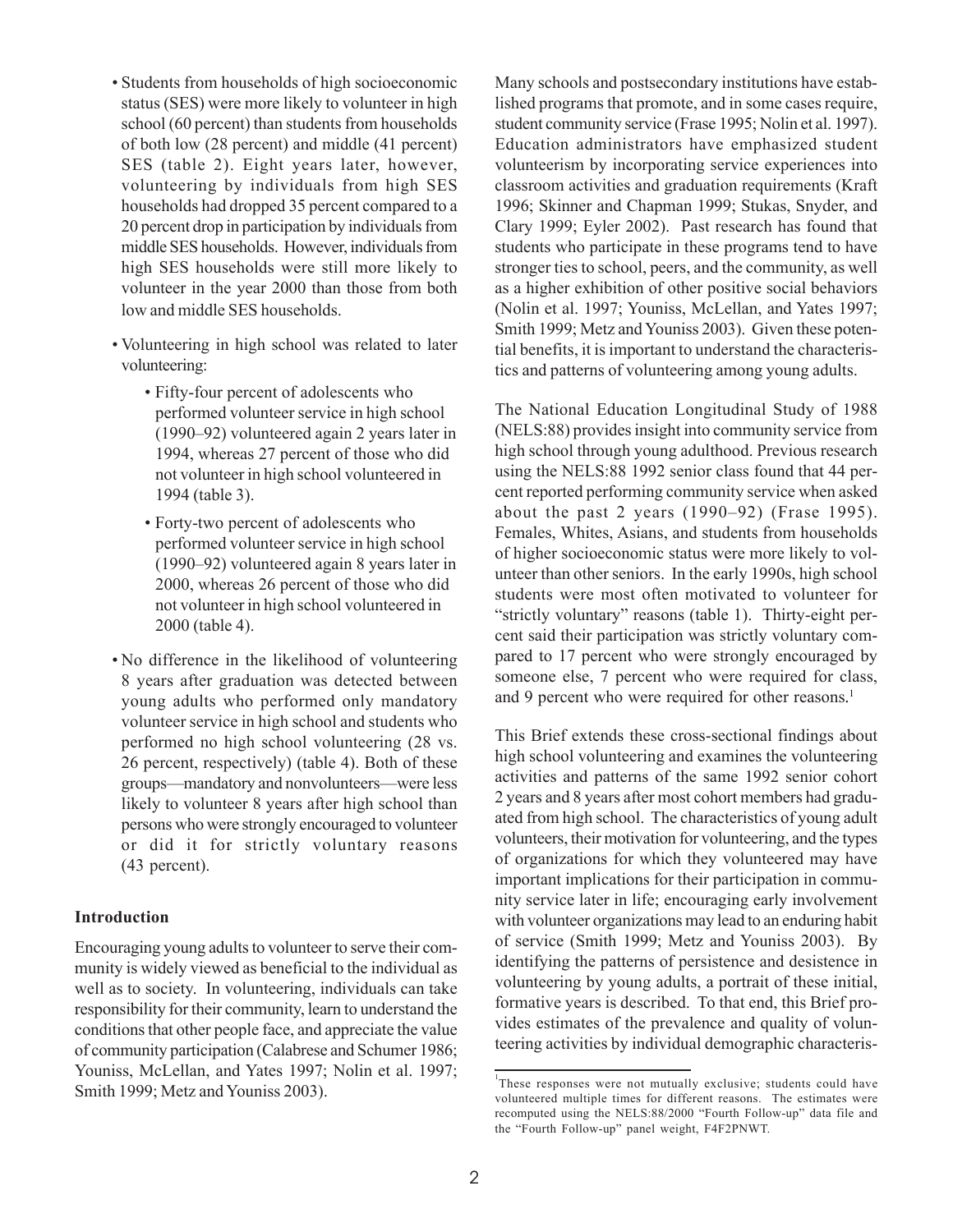#### **Table 1. Percentage of young adults, by participation in unpaid volunteer or community service activities, motivation for participation, and select student characteristics: 1990–92**

|                               |                              |                   | <b>Participants</b>     |                                         |                                              |                                   |
|-------------------------------|------------------------------|-------------------|-------------------------|-----------------------------------------|----------------------------------------------|-----------------------------------|
|                               |                              |                   |                         |                                         |                                              |                                   |
| Student characteristic        | <b>Strictly</b><br>voluntary | Court-<br>ordered | Required<br>for a class | <b>Required for</b><br>other<br>reasons | Strongly<br>encouraged<br>by someone<br>else | Non-<br>participants <sup>1</sup> |
| All students                  | 37.7                         | 1.6               | 7.4                     | 9.2                                     | 17.0                                         | 54.2                              |
| Sex<br>Male<br>Female         | 31.9<br>43.7                 | 2.1<br>1.1        | 6.3<br>8.5              | 8.2<br>10.1                             | 14.8<br>19.3                                 | 59.7<br>48.7                      |
| Race/ethnicity                |                              |                   |                         |                                         |                                              |                                   |
| White, non-Hispanic           | 40.9                         | 1.3               | 7.4                     | 8.6                                     | 18.3                                         | 51.9                              |
| Black, non-Hispanic           | 28.5                         | 3.7               | 6.8                     | 10.8                                    | 13.4                                         | 62.1                              |
| Hispanic                      | 29.8                         | 1.3               | 7.6                     | 10.7                                    | 13.5                                         | 59.0                              |
| Asian/Pacific Islander        | 36.4                         | 1.2               | 9.0                     | 13.8                                    | 17.2                                         | 52.0                              |
| Native American/Alaska Native | 17.4                         | 0.8               | 2.2                     | 1.9                                     | 8.0                                          | 77.1                              |
| SES <sup>2</sup>              |                              |                   |                         |                                         |                                              |                                   |
| Low quartile                  | 22.3                         | 1.3               | 4.4                     | 6.7                                     | 8.7                                          | 69.6                              |
| Middle two quartiles          | 35.4                         | 1.7               | 6.7                     | 8.4                                     | 16.1                                         | 57.4                              |
| High quartile                 | 52.8                         | 1.6               | 10.9                    | 12.2                                    | 24.3                                         | 38.2                              |

1Nonparticipants did not report performing volunteer service for the 1990-92 period.

2SES = socioeconomic status of household in 1988.

NOTE: Percentages are of the total population for each group. Respondents may have reported more than one motivation.

SOURCE: U.S. Department of Education, National Center for Education Statistics, National Education Longitudinal Study of 1988 (NELS:88), "Fourth Follow-up, Student Survey, 2000."

tics in 1990–92, 1994, and 2000. Changes in the level of participation and type of volunteering are described over the 10-year period. Finally, the relationship between high school volunteering in 1990–92 and volunteering 8 years later, in 2000, is examined. All comparisons in the text are statistically significant at the 0.05 level unless otherwise noted. Large apparent differences between estimates may not be statistically significant due to large standard errors that render them unreliable. (See technical appendix for additional details.)

# **Changes in Volunteer Service Among Young Adults, 19902000**

This section examines changes in volunteer service participation by young adults, as a group and individually, starting with their high school years in 1990–92, then in 1994, and again in 2000. Individual patterns of volunteer service onset, persistence, and desistence within these three survey periods are compared to the aggregate group patterns. Prevalence and change across these three time periods were examined by sex, race/ethnicity, and 1988 household socioeconomic status (SES).

Young adults as a group were less active as community service volunteers after high school. Volunteering among this 12th-grade cohort declined 25 percent 8 years after high school, in 2000 (table 2). Forty-four percent of young adults volunteered in high school compared to 33 percent 8 years later. A decrease occurred just 2 years after high school where volunteering declined from 44 percent in 1990–92 to 39 percent in 1994. For the entire 1990–2000 period, however, 68 percent of all young adults reported participating at least once in unpaid community service.

This aggregate pattern is made up of a variety of individual volunteering patterns as shown by the onset, persistence, and desistence across these three survey periods (figure 1 and table 2). While 44 percent of young adults volunteered in high school, 24 percent volunteered in both high school and 1994, and 18 percent volunteered in high school and 2000. Twelve percent of young adults volunteered consistently across 1990–92, 1994, and 2000, compared to 68 percent who volunteered at least once during the three survey periods.

Consistent volunteers were more likely to be female (14 percent) than male (11 percent). They were also more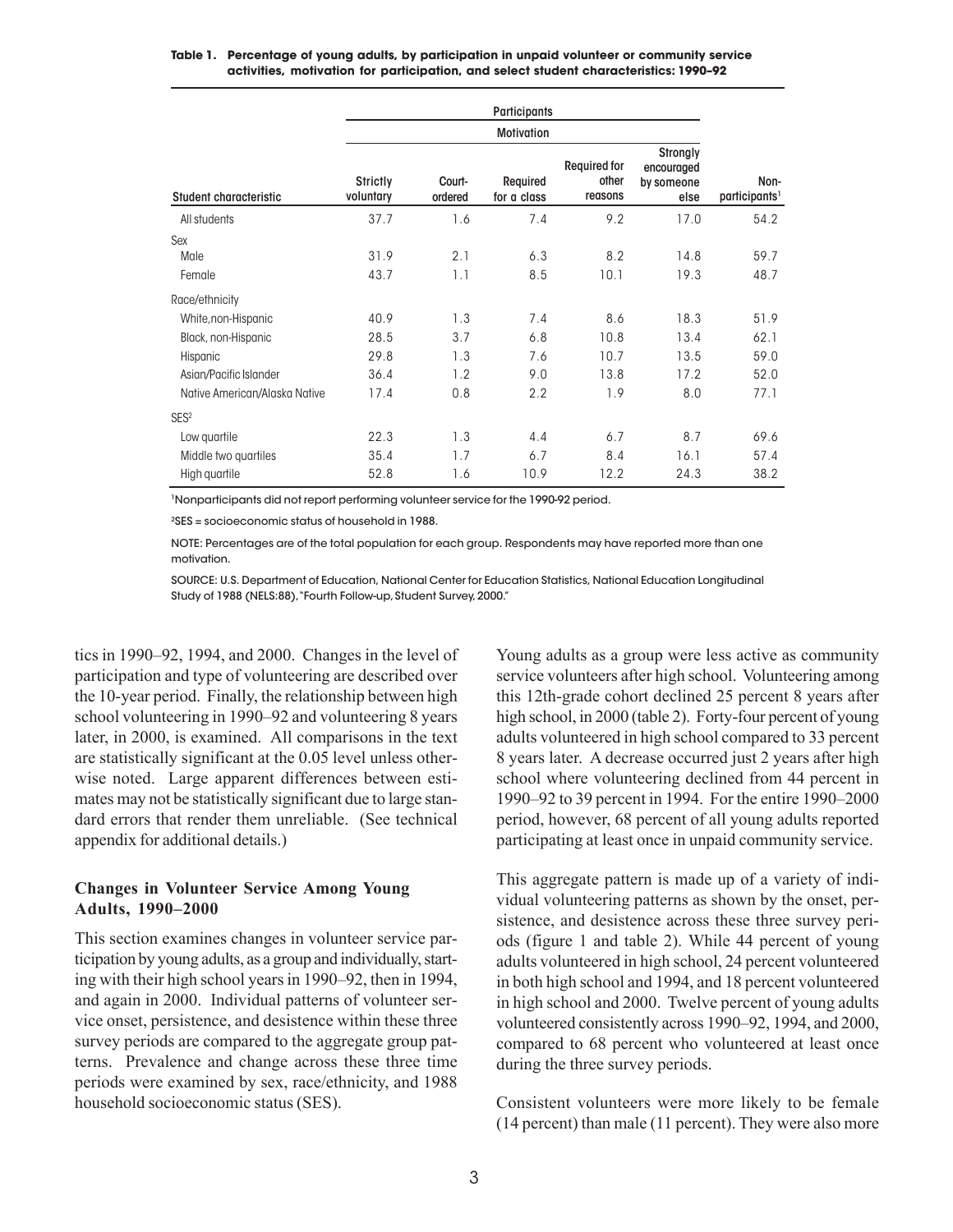likely to be from higher SES households. Twenty percent of young adults from high SES households were consistent volunteers compared to 10 percent from middle SES households and 6 percent from low SES households. No differences in the percentage of consistent volunteers were detected between race/ethnicity groups with one exception. All race/ethnicity groups reported higher percentages of consistent volunteers than Native Americans.

A number of young adults volunteered in one period only (table 2). Fourteen percent of young adults volunteered only in high school (1990–92), 9 percent volunteered only in 1994, and another 9 percent in 2000.

As reported for this same high school senior sample in 1990–92 (Frase 1995), volunteering patterns varied by sex, race/ethnicity, and socioeconomic status over the 10 year period.

*Volunteering differences by sex.* Overall, females were more likely than males to volunteer at least once in this 10-year period (73 percent vs. 63 percent, respectively) (table 2). Females were more likely than males to volunteer in high school (50 percent vs. 38 percent, respectively), but no difference in the level of participation by sex was detected 2 years out of high school (39 percent and 38 percent, respectively). By 2000, however, male volunteering had declined once again and females were more likely to volunteer than males (37 percent vs. 29 percent, respectively). For males, no differences were detected in the percent volunteering between high school and 2 years after high school (38 percent in both cases). Males were less likely to volunteer 8 years out of high school in 2000 (29 percent) than they were in both 1990 92 and 1994 (38 percent in both cases).

Examining individual patterns, females were more likely to volunteer both in  $1990-92$  and  $1994$ , and in  $1990-92$ and 2000 than males (table 2). Twenty-seven percent of females volunteered in both high school and 1994 compared to 21 percent of males. Twenty-one percent of females volunteered in both high school and 2000 compared to 16 percent of males.

*Volunteering differences by race/ethnicity.* Overall, Whites (47 percent) were more likely to volunteer than Blacks (36 percent), Hispanics (38 percent), and Native Americans (19 percent) in high school (1990–92) (table

| Table 2.   Percentages of students who reported participating in an unpaid volunteer or community service activity in high school |
|-----------------------------------------------------------------------------------------------------------------------------------|
| and in subsequent follow-up periods, by select student characteristics: 1990-92, 1994, and 2000                                   |

| <b>Student</b><br>characteristic | Volun-<br>teer<br>$1990 -$<br>92 | Volun-<br>teer<br>1994 | Volun-<br>teer<br>2000 | Volun-<br>teer<br>1990-<br>92<br>and<br>1994 | Volun-<br>teer<br>1990-<br>92<br>and<br>2000 | Volun-<br>teer<br>1990-<br>92<br>only | Volun-<br>teer<br>1994<br>only | Volun-<br>teer<br>2000<br>only | Volun-<br>teer<br>1990-<br>92<br>and<br>1994<br>only | Volun-<br>teer<br>1990-<br>92<br>and<br>2000<br>only | Consis-<br>tent<br>volunt-<br>eering<br>1990-<br>92.<br>1994,<br>and<br>2000 | Any<br>volun-<br>teering<br>1990-<br>92,<br>1994, or<br>2000 | Percent<br>change<br>1990-<br>92 to<br>2000 |
|----------------------------------|----------------------------------|------------------------|------------------------|----------------------------------------------|----------------------------------------------|---------------------------------------|--------------------------------|--------------------------------|------------------------------------------------------|------------------------------------------------------|------------------------------------------------------------------------------|--------------------------------------------------------------|---------------------------------------------|
| All students                     | 44.0                             | 38.7                   | 32.8                   | 23.7                                         | 18.3                                         | 14.1                                  | 9.3                            | 8.9                            | 11.6                                                 | 6.1                                                  | 12.2                                                                         | 67.8                                                         | $-25.4$                                     |
| Sex                              |                                  |                        |                        |                                              |                                              |                                       |                                |                                |                                                      |                                                      |                                                                              |                                                              |                                             |
| Male                             | 38.2                             | 38.0                   | 29.0                   | 21.0                                         | 15.6                                         | 12.2                                  | 11.3                           | 7.6                            | 10.5                                                 | 5.1                                                  | 10.5                                                                         | 62.9                                                         | $-24.2$                                     |
| Female                           | 49.8                             | 39.4                   | 36.6                   | 26.5                                         | 21.0                                         | 16.1                                  | 7.4                            | 10.2                           | 12.7                                                 | 7.2                                                  | 13.8                                                                         | 72.8                                                         | $-26.4$                                     |
| Race/ethnicity                   |                                  |                        |                        |                                              |                                              |                                       |                                |                                |                                                      |                                                      |                                                                              |                                                              |                                             |
| White, non-Hispanic              | 46.6                             | 40.3                   | 32.2                   | 25.9                                         | 18.9                                         | 14.5                                  | 7.6                            | 8.7                            | 13.1                                                 | 6.1                                                  | 12.8                                                                         | 68.6                                                         | $-30.8$                                     |
| Black, non-Hispanic              | 35.9                             | 35.5                   | 40.9                   | 17.4                                         | 17.7                                         | 11.7                                  | 16.0                           | 10.9                           | 6.5                                                  | 6.8                                                  | 10.9                                                                         | 70.0                                                         | 13.8                                        |
| Hispanic                         | 37.5                             | 33.3                   | 30.7                   | 18.8                                         | 16.7                                         | 12.9                                  | 9.4                            | 10.0                           | 7.9                                                  | 5.8                                                  | 10.8                                                                         | 61.5                                                         | $-18.3$                                     |
| Asian/Pacific Islander           | 45.7                             | 34.9                   | 26.7                   | 20.4                                         | 16.7                                         | 18.8                                  | 6.3                            | 10.8                           | 10.1                                                 | 6.4                                                  | 10.3                                                                         | 66.5                                                         | $-41.5$                                     |
| Native American/                 |                                  |                        |                        |                                              |                                              |                                       |                                |                                |                                                      |                                                      |                                                                              |                                                              |                                             |
| Alaska Native                    | 19.1                             | 39.4                   | 26.6                   | 10.4                                         | 4.8                                          | 7.4                                   | 15.7                           | 22.9                           | 6.9                                                  | 1.3                                                  | 3.5                                                                          | 63.8                                                         | 39.3                                        |
| <b>SES</b>                       |                                  |                        |                        |                                              |                                              |                                       |                                |                                |                                                      |                                                      |                                                                              |                                                              |                                             |
| Low quartile                     | 27.8                             | 26.1                   | 25.0                   | 12.1                                         | 10.7                                         | 11.2                                  | 10.9                           | 10.6                           | 5.9                                                  | 4.5                                                  | 6.2                                                                          | 52.7                                                         | $-10.1$                                     |
| Middle two quartiles             | 41.2                             | 35.4                   | 32.9                   | 19.8                                         | 16.3                                         | 15.1                                  | 10.7                           | 9.6                            | 9.8                                                  | 6.2                                                  | 10.1                                                                         | 67.4                                                         | $-20.1$                                     |
| High quartile                    | 59.8                             | 53.0                   | 38.7                   | 38.5                                         | 27.4                                         | 14.1                                  | 4.8                            | 8.0                            | 18.3                                                 | 7.2                                                  | 20.2                                                                         | 79.1                                                         | $-35.4$                                     |

<sup>1</sup>Percent change, 1990–92 to 2000, is derived by dividing the difference between the percentages of volunteers in 2000 and 1990–92 by the 1990–92 percentage.

NOTE: SES = socioeconomic status of household in 1988.

SOURCE: U.S. Department of Education, National Center for Education Statistics, National Education Longitudinal Study of 1988 ( NELS:88), "Fourth Follow-up, Student Survey, 2000."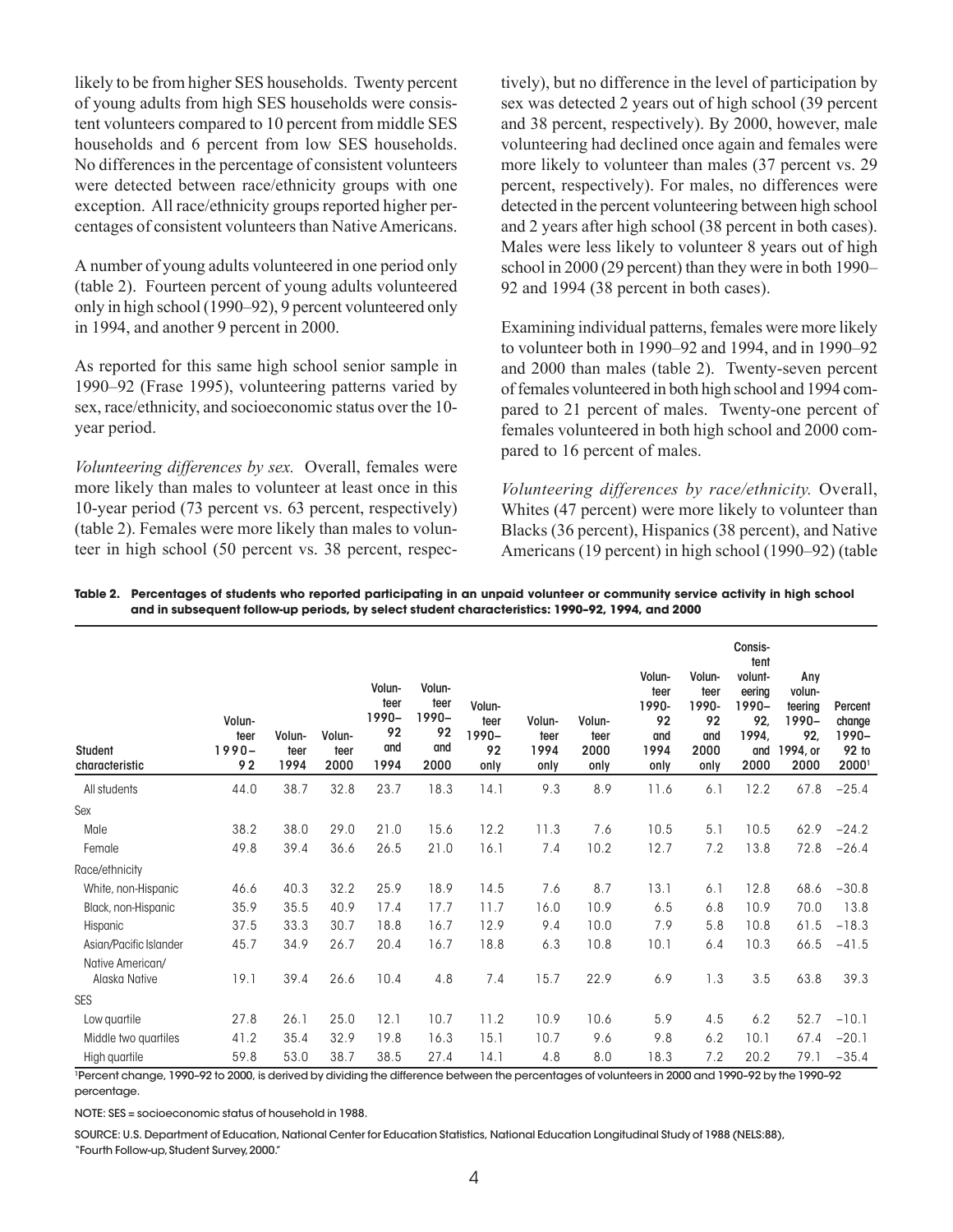#### **Figure 1. Percentage of young adults participating in an unpaid volunteer or community service activity in high school and in subsequent follow-up periods: 1990-92, 1994, and 2000**



NOTE: Detail may not sum to totals because of rounding. Nonvolunteers included those who did not participate in volunteer activities and a small percentage of nonrespondents.

SOURCE: U.S. Department of Education, National Center for Education Statistics, National Education Longitudinal Study of 1988 (NELS:88),"Fourth Follow-up, Student Survey, 2000."

2). Volunteering among Whites declined 31 percent (from 47 percent to 32 percent) between their high school years  $(1990-92)$  and the year 2000 (table 2). Asians also showed a decrease in volunteering from 1990–92 to 2000 (46 percent vs. 27 percent, respectively).<sup>2</sup> Whites (69 percent) and Blacks (70 percent) were both more likely than Hispanics (62 percent) to volunteer at least once during the study period.

Examining individual patterns, Whites were more likely to volunteer in 1990–92 and 1994 than Blacks, Hispanics, Asians, and Native Americans (table 2). Twenty-six percent of Whites volunteered in high school and 1994 compared to 17 percent of Blacks, 19 percent of Hispanics, 20 percent of Asians, and 10 percent of Native Americans.

*Volunteering differences by SES.* Overall, young adults from higher SES households were more likely to volunteer than young adults from lower SES households for all time periods (table 2). In high school, 60 percent of students from high SES households volunteered compared to 41 percent from middle SES households and 28 percent from low SES households. By the year 2000, volunteering by individuals in the high SES households had dropped to 39 percent. However, individuals from high SES households were still more likely to volunteer in the year 2000 than those from both low and middle SES households. Volunteering by individuals from low SES households did not show a detectable change from high school through 1994 and 2000 (28, 26, and 25 percent, respectively). Volunteering by individuals from middle SES households decreased from the 1990–92 high school years (41 percent) to 1994 (35 percent), but no differences were detected between 1994 and 2000 (33 percent).

Examining individual patterns, young adults from high SES households were more likely to volunteer both in 1990–92 and 1994, and in 1990–92 and 2000 than young adults from low SES households (table 2). Thirty-nine percent of individuals from high SES households volunteered in both high school and 1994 compared to 12 and 20 percent of individuals from low and middle SES households, re-

<sup>&</sup>lt;sup>2</sup>Although the percentage of Blacks who volunteered appears to increase between 1990–92 and 2000, this increase is not statistically significant. The standard errors associated with these estimates are relatively large.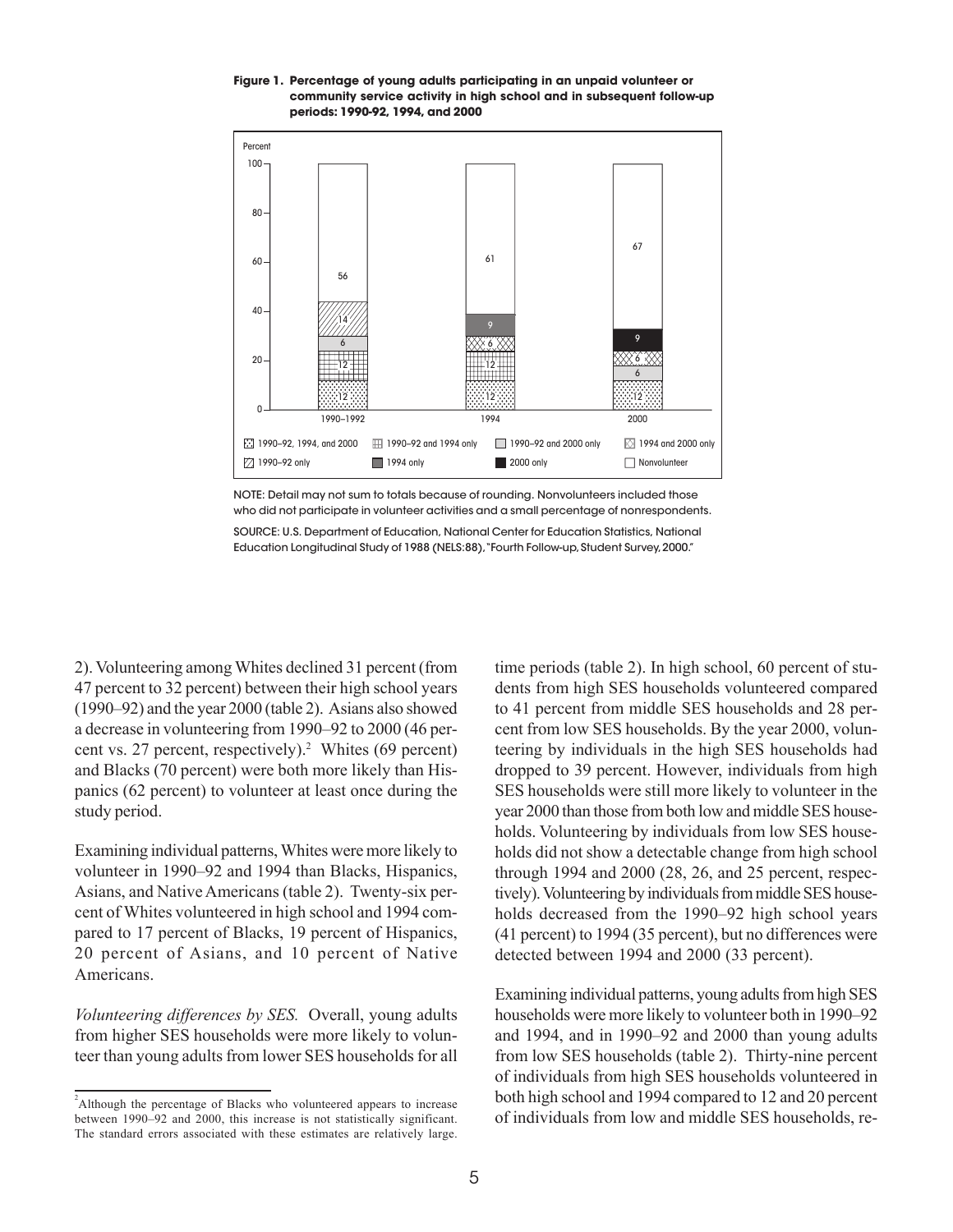spectively. Twenty-seven percent of individuals from high SES households volunteered in both high school and 2000 compared to 11 and 16 percent of individuals from low and middle SES households, respectively.

## **Volunteering Patterns 2 Years After High School**

ket, or both.<sup>3</sup> These individuals may marry, have chil-After high school, many students either go on to a postsecondary educational institution, enter the labor mardren, and live on their own. These life changes place additional constraints on time and finances that may limit involvement in unpaid community service. On the other hand, many colleges and universities provide their students with the opportunities and resources to engage in such service, which may increase the level of participation among young adults. In this section, the characteristics of young adults who perform volunteer service 2 years after high school and the organizations for which they volunteer are examined.<sup>4</sup>

In 1994, 2 years after scheduled high school graduation, 39 percent of the young adult cohort performed some type of unpaid community service (table 3). This was a decline from the 44 percent of the cohort who volunteered in high school (table 2). The type of organization for which young adults volunteered in 1994 was varied (table 3). Twelve percent of young adults volunteered for churchrelated organizations, 11 percent in hospital settings, and 10 percent for youth organizations.

 *Volunteering differences by sex: 1994.* As noted earlier, 38 percent of males and 39 percent of females volunteered in 1994 (table 3). In 1994, 12 percent of males volunteered for church-related organizations, 11 percent for youth organizations, and 9 percent for hospitals and for sports clubs. Thirteen percent of females volunteered for church-related organizations and hospitals, and 10 percent volunteered for youth organizations.

*Volunteering differences by race/ethnicity: 1994*. In 1994, the only racial or ethnic difference detected was the 7 percentage point gap between Whites and Hispanics (table 3). Forty percent of Whites volunteered compared to 33 percent of Hispanics. In terms of organizational preference, Blacks were more likely to volunteer for church-related organizations (15 percent) than any other type of organization.

*Volunteering differences by SES: 1994.* Some high school volunteering patterns were still evident 2 years later. As in high school, young adults from high SES households were more likely to volunteer than those from middle and low SES households in 1994 (53 percent vs. 35 and 26 percent, respectively) (table 3). This SES pattern also held for specific organizations. Young adults from high SES households were more likely to volunteer for churchrelated, youth, and hospital organizations than individuals from both middle and low SES households. Young adults from low and middle SES households preferred to volunteer with church-related organizations compared to other types of participation.

*Volunteering differences by high school volunteering: 1994.* Many high schools have implemented community service programs seeking immediate benefits to the student and community; another common intention is to spark a lifetime interest in volunteering (Metz and Youniss 2003; Sobus 1995; Stukas, Snyder, and Clary 1999; Youniss, McLellan, and Yates 1997). Examining the relationship between high school volunteering and volunteering later in life, students who volunteered in high school were more likely to volunteer 2 years later (54 percent) than students who did not volunteer in high school (27 percent) (table 3).

Additionally, the relationship between high school volunteering and future volunteering may be related to the motivation behind high school volunteering. Students who volunteered solely because it was required—mandatory volunteers only—were still more likely to volunteer 2 years later than those who did no volunteering in high school (37 percent vs. 27 percent, respectively) (table 3). However, both mandatory volunteers and students who did not volunteer were less likely to volunteer in 1994 than students who volunteered because they were strongly encouraged or for strictly voluntary reasons (56 percent). (See technical appendix for volunteering definitions.)

# **Volunteering Patterns 8 Years After High School**

In the year 2000, 8 years after scheduled high school graduation, many students had graduated from a postsecondary institution and started a career in the labor market.<sup>5</sup> Others had been working since high school. In

<sup>&</sup>lt;sup>3</sup>In 1994, 56 percent of the 1992 senior cohort reported being enrolled in at least one academic course in a 2- or 4- year college, and 63 percent reported being employed in either full- or part-time jobs. Eighty-eight percent reported being involved in at least one of these activities.

<sup>&</sup>lt;sup>4</sup>The classification of volunteer organizations did not remain constant across the multiple waves of the NELS:88 survey. This prevents any detailed examination of how adolescent volunteering changed by organization types.

In 2000, 35 percent of the 1992 senior cohort reported having at least a bachelor's degree and 89 percent were employed for pay. See Ingels et al. (2002) for a detailed look at the NELS:88 cohort in 2000.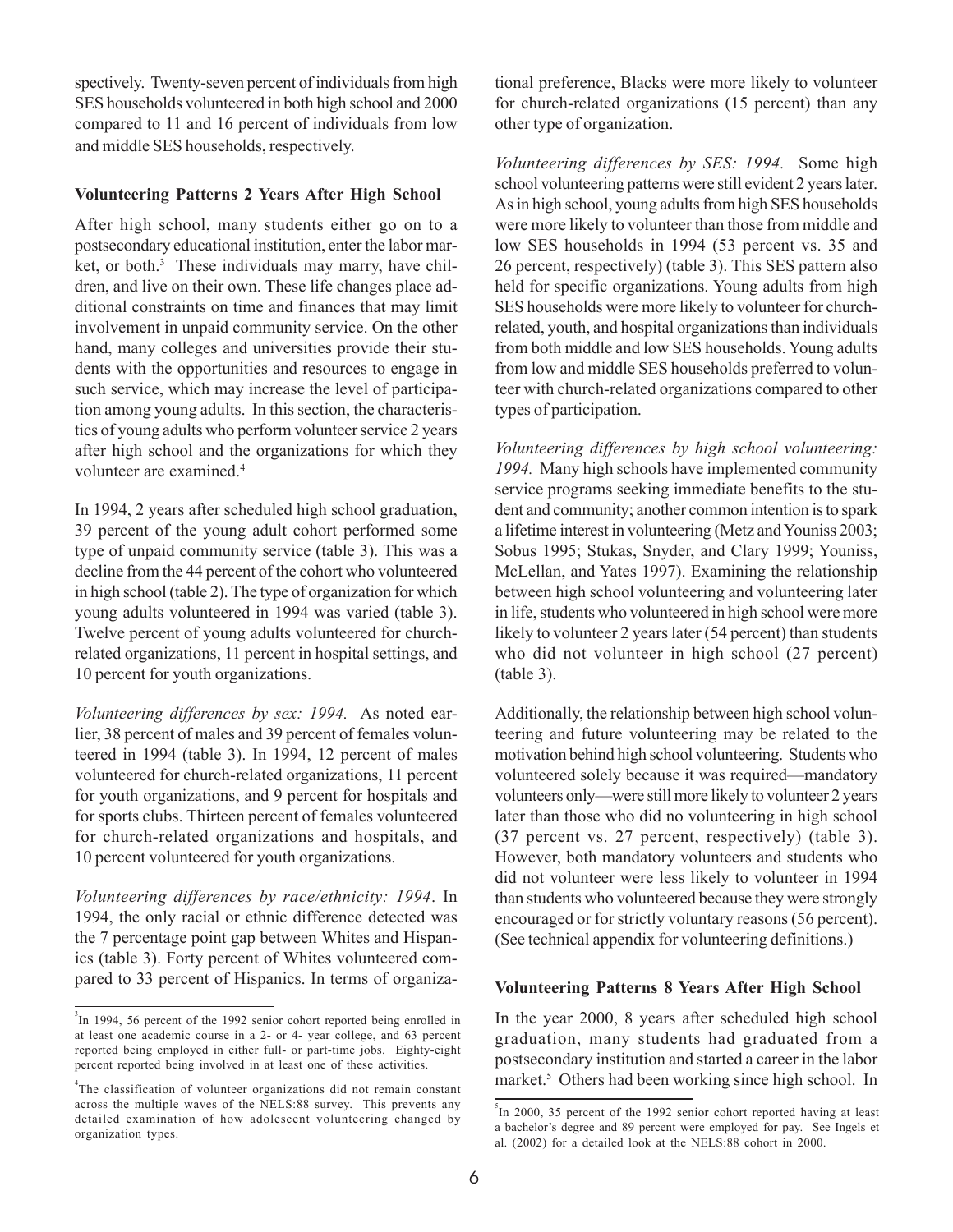| Table 3.   Percentage of young adults participating in unpaid volunteer or community service activities, by organization |
|--------------------------------------------------------------------------------------------------------------------------|
| type and select student characteristics: 1994                                                                            |

| Student characteristic                        | Youth<br>organizations | Union, farm,<br>trade, or<br>professional | <b>Political</b><br>clubs or<br>association organizations activities <sup>1</sup> | Church or<br>church-<br>related | Organized<br>volunteer<br>work in<br>hospital | <b>Sports</b><br>teams or<br>sports | <b>Educational</b><br>clubs organizations |      | Any<br>Other volunteering <sup>2</sup> |
|-----------------------------------------------|------------------------|-------------------------------------------|-----------------------------------------------------------------------------------|---------------------------------|-----------------------------------------------|-------------------------------------|-------------------------------------------|------|----------------------------------------|
| All students                                  | 10.2                   | 1.7                                       | 3.4                                                                               | 12.1                            | 11.1                                          | 6.9                                 | 6.2                                       | 7.8  | 38.7                                   |
| Sex                                           |                        |                                           |                                                                                   |                                 |                                               |                                     |                                           |      |                                        |
| Male                                          | 10.7                   | 1.9                                       | 3.4                                                                               | 11.5                            | 9.0                                           | 9.2                                 | 5.3                                       | 7.7  | 38.0                                   |
| Female                                        | 9.7                    | 1.5                                       | 3.4                                                                               | 12.6                            | 13.1                                          | 4.5                                 | 7.2                                       | 7.9  | 39.4                                   |
| Race/ethnicity                                |                        |                                           |                                                                                   |                                 |                                               |                                     |                                           |      |                                        |
| White, non-Hispanic                           | 10.6                   | 1.9                                       | 3.2                                                                               | 11.7                            | 12.3                                          | 7.3                                 | 5.9                                       | 8.3  | 40.3                                   |
| Black, non-Hispanic                           | 8.5                    | 1.0                                       | 4.4                                                                               | 15.3                            | 6.6                                           | 5.2                                 | 6.0                                       | 7.6  | 35.5                                   |
| Hispanic                                      | 10.3                   | 0.7                                       | 3.2                                                                               | 10.9                            | 7.0                                           | 6.7                                 | 8.5                                       | 5.5  | 33.3                                   |
| Asian/Pacific Islander                        | 7.7                    | 1.5                                       | 3.2                                                                               | 9.6                             | 14.5                                          | 4.8                                 | 7.2                                       | 7.3  | 34.9                                   |
| Native American/Alaska Native                 | 11.2                   | 3.8                                       | 3.4                                                                               | 21.2                            | 3.7                                           | 8.9                                 | 7.4                                       | 1.6  | 39.4                                   |
| <b>SES</b>                                    |                        |                                           |                                                                                   |                                 |                                               |                                     |                                           |      |                                        |
| Low quartile                                  | 6.2                    | 0.5                                       | 1.1                                                                               | 9.5                             | 4.6                                           | 4.4                                 | 3.4                                       | 5.6  | 26.1                                   |
| Middle two quartiles                          | 9.3                    | 1.6                                       | 3.2                                                                               | 11.8                            | 9.1                                           | 6.6                                 | 5.5                                       | 6.9  | 35.4                                   |
| High quartile                                 | 14.8                   | 2.5                                       | 5.1                                                                               | 14.4                            | 18.9                                          | 9.4                                 | 9.4                                       | 11.2 | 53.0                                   |
| High school volunteering                      |                        |                                           |                                                                                   |                                 |                                               |                                     |                                           |      |                                        |
| Any <sup>2</sup>                              | 16.1                   | 2.2                                       | 5.1                                                                               | 18.7                            | 17.1                                          | 8.5                                 | 10.1                                      | 10.8 | 54.0                                   |
| Mandatory only <sup>3</sup>                   | 10.9                   | 1.0                                       | 4.8                                                                               | 8.3                             | 11.0                                          | 5.4                                 | 4.2                                       | 6.9  | 36.8                                   |
| Strictly voluntary or encouraged <sup>4</sup> | 16.7                   | 2.2                                       | 5.2                                                                               | 19.7                            | 17.8                                          | 8.8                                 | 10.8                                      | 11.2 | 55.9                                   |
| None                                          | 5.3                    | 1.3                                       | 1.9                                                                               | 6.6                             | 6.3                                           | 5.5                                 | 2.8                                       | 5.5  | 26.5                                   |

<sup>1</sup> Does not include worship.

<sup>2</sup> "Any volunteering" indicates participation with at least one type of organization.

<sup>3</sup>This group reported performing volunteer work that was court-ordered, required for class, and/or required for another reason, and did not also indicate any other motivation.

4A percentage of this group reported volunteering that was court-ordered, or required for a class or other reason, in addition to strictly voluntary service.

NOTE: SES = socioeconomic status of household in 1988.

SOURCE: U.S. Department of Education, National Center for Education Statistics, National Education Longitudinal Study of 1988 (NELS:88), "Fourth Followup, Student Survey, 2000."

addition, this period often involves activities related to family formation and child-rearing, among others. Overall, 33 percent of young adults said they performed volunteer work for either a youth or community organization in 2000 (table 4). No difference was detected between the level of volunteering for either youth or community organizations (21 percent and 22 percent, respectively).<sup>6</sup>

*Vounteering differences by sex: 2000.* In general, females were more likely than males to volunteer in 2000 (37 percent vs. 29 percent, respectively) (table 4). Females were more likely than males to volunteer for both youth organizations (22 percent vs. 19 percent, respectively) and civic/community organizations (24 percent vs. 20 percent, respectively). Within each sex group, there was no observed preference for either youth or community volunteering.

*Volunteering differences by race/ethnicity: 2000.*  Blacks were more likely than Whites, Hispanics and Asians to volunteer in 2000 (41 percent vs. 32, 31, and 27 percent, respectively) (table 4). Among all racial/ethnic groups, only Whites had a volunteering preference for one type of organization over the other. Whites were more likely to volunteer for civic/community organizations than youth organizations (22 percent vs. 20 percent, respectively). In 2000, Blacks (29 percent) were more likely to volunteer for youth organizations than Whites

<sup>6</sup> The classification of volunteer organizations did not remain constant across the multiple waves of NELS:88. This prevents any detailed examination of how adolescent volunteering changed within and between organizational types.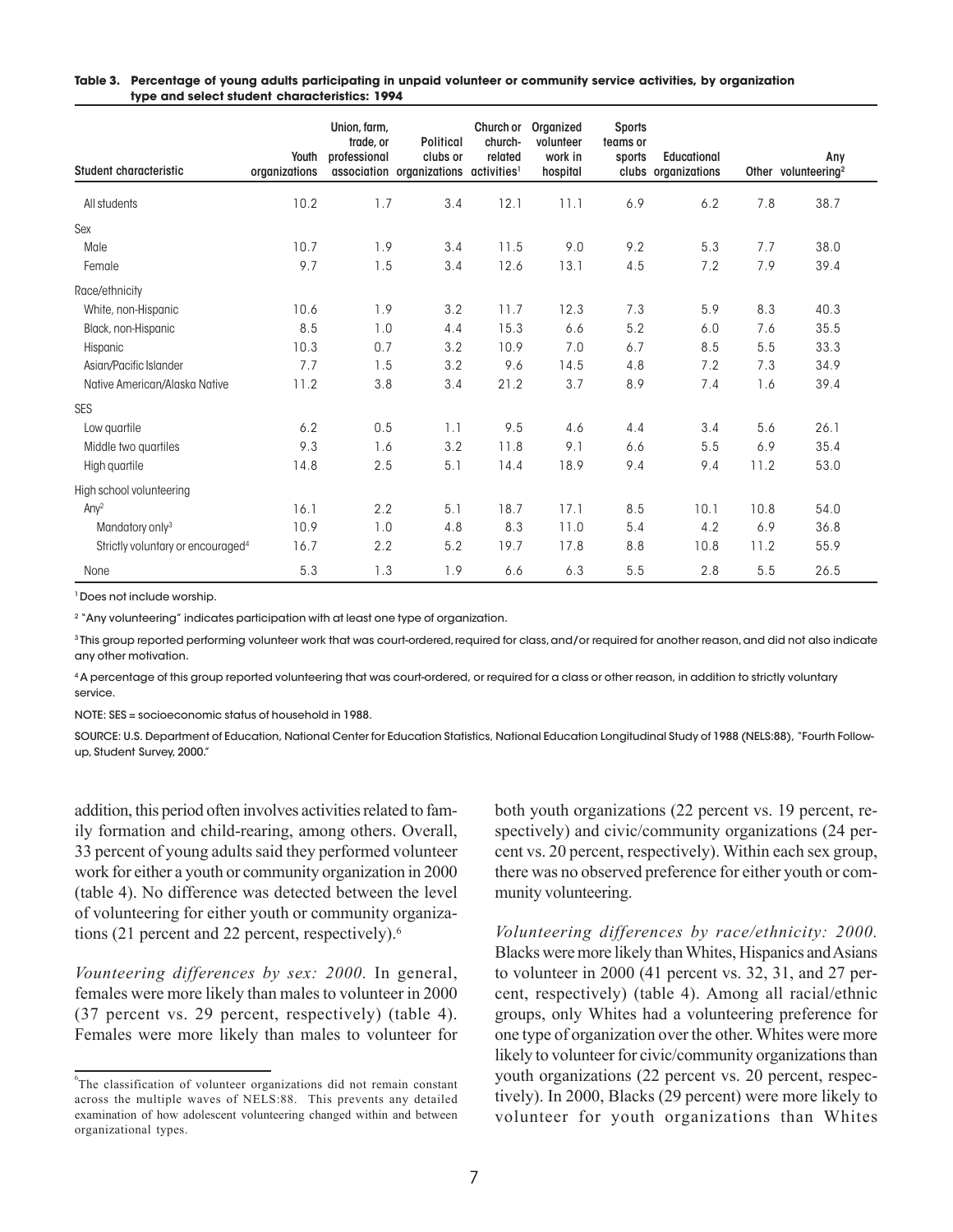(20 percent), Hispanics (20 percent), and Asians (15 percent). Blacks (27 percent) were also more likely to volunteer for civic or community organizations than Hispanics (19 percent), Asians (19 percent), and Native Americans (13 percent).

*Volunteering differences by SES: 2000.* In the year 2000, as in all time periods, young adults from higher SES households were more likely to volunteer than young adults from lower SES households (table 4). Thirty-nine percent of persons from high SES households volunteered compared to 33 percent from middle SES households and 25 percent from low SES households. Regardless of service type—youth or civic/community—individuals from low SES households volunteered less often than individuals from both middle and high SES households.

*Volunteering differences by high school volunteering: 2000.* As with the 1994 data in table 3, high school volunteer service was examined in relation to volunteer service in 2000, 8 years after scheduled high school graduation. Once again, young adults who volunteered in high school for any reason were more likely to volunteer in some capacity 8 years later than persons who did not volunteer in high school (42 percent vs. 26 percent) (table 4). However, while the 1994 relationship showed that mandatory volunteers were more likely to volunteer 2 years after high school than nonvolunteers, no difference was detected between these groups in 2000. When comparing the 2000 volunteering of persons whose only reported motivation for high school service was that it had been required—by court order, for school, or for another reason-to that of those who did not volunteer in high school between 1990 and 1992, no difference could be detected (28 percent vs. 26 percent, respectively). Any positive impact that mandatory high school service had on facilitating future volunteer service as demonstrated in 1994 was not detected in 2000. Further, compared to those whose high school service was either strictly voluntary or strongly encouraged, both mandatory volunteers and nonhigh school volunteers were less likely to volunteer in 2000 regardless of organization type (youth or civic/ community).

### **Discussion**

The findings presented here extend previous research on the volunteering behaviors of young adults by following their activities over a 10-year period. While these findings are not exhaustive or definitive, they point to several trends of interest.

One trend is the general decrease in unpaid community service in the years after high school. As young adults moved on from high school into the worlds of postsecondary education and/or employment, fewer chose to take part in volunteering activities. While about 68 percent volunteered at least once, 12 percent volunteered consistently across these three survey periods. Individual patterns of volunteering revealed a range of onset and differing degrees of persistence among young adults in their volunteering activities. The general decrease in volunteering may result from any number of factors; possible causes include the weakening of incentives for service—such as school credit or approval from prospective postsecondary schools—after high school, a reduced number of visible and easily accessible volunteering opportunities in the lives of college students and young working adults, or a simple change in priorities or reduction in free time after leaving high school. A more detailed examination of this phenomenon would be of interest to those who would promote lifelong volunteering in general, or who belong to groups (e.g., religious organizations) seeking to retain young volunteers as they move into adulthood.

Another notable trend is that overall volunteering decreased after high school for most groups. Specifically, volunteering decreased for Whites, Asians, males, females, and persons from middle and higher socioeconomic households. The decrease in volunteering followed different patterns over time for these groups; however, examining the social, religious, economic, and/or cultural factors that may play a role in shaping these patterns might contribute to a better understanding of what influences young adults to stop volunteering, or to volunteer persistently.

A final trend of interest concerns the motivation to volunteer. Compulsory unpaid service has long been a subject of debate. Many have raised criticisms; Sobus (1995), for example, questioned the psychological wisdom of schools formally requiring prosocial behaviors. Others charge that such requirements cheapen true voluntarism, can act as a guise for school-sponsored political activism, and may in fact reduce future volunteering (Stukas, Snyder, and Clary 1999). On the other hand, the advent of community service requirements in schools is testament to some school officials' belief that requiring community service is a sound educational practice (Eyler 2002; Metz and Youniss 2003). This movement is supported by research that reports many individual and community benefits associated with volunteering (Metz and Youniss 2003). This debate clearly involves considerations beyond the empirical trends discussed here. Still, those trends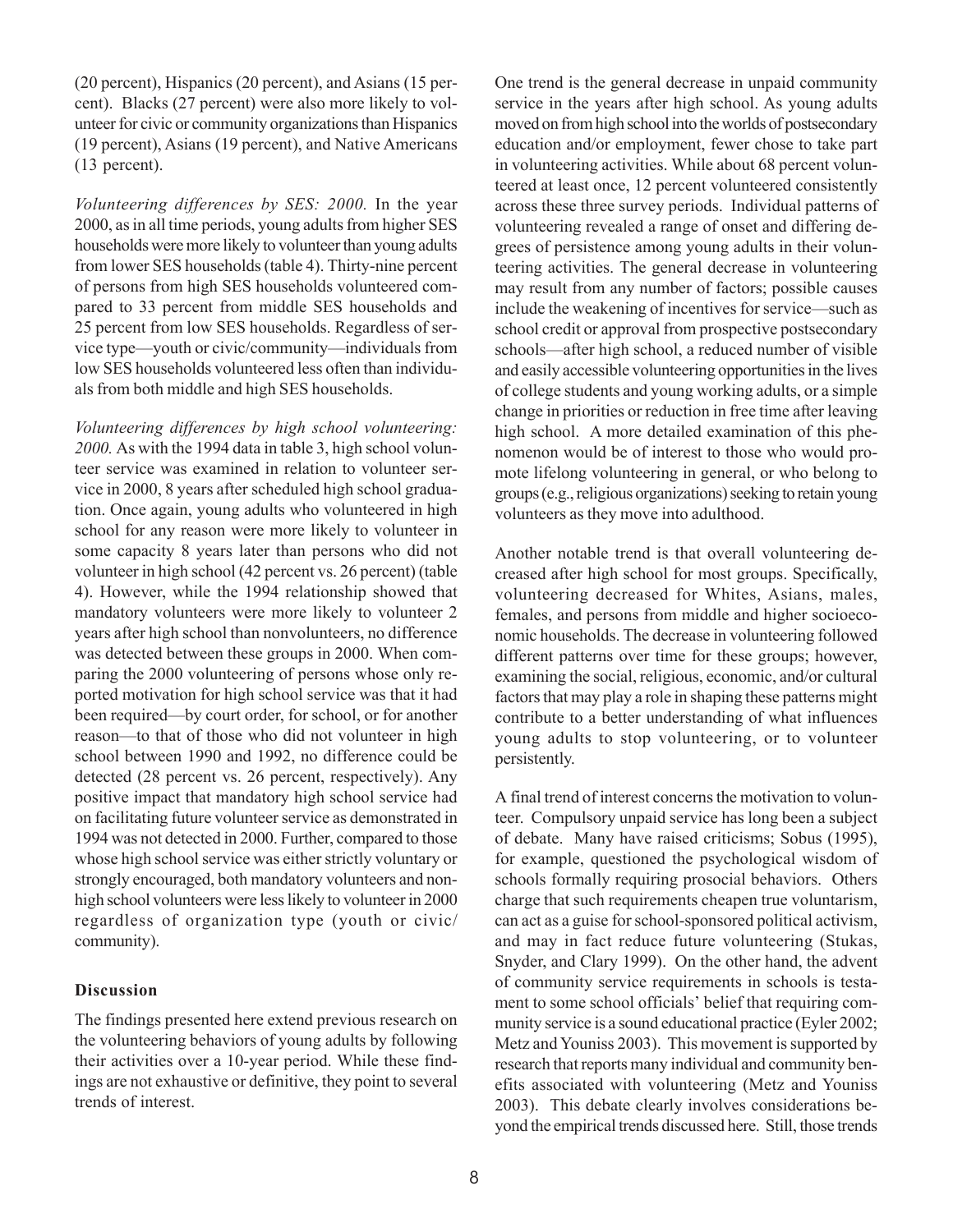| Student characteristic                        | <b>Youth organizations</b> | Civic/community volunteer | Any volunteering <sup>1</sup> |
|-----------------------------------------------|----------------------------|---------------------------|-------------------------------|
| All students                                  | 20.6                       | 22.0                      | 32.8                          |
| Sex                                           |                            |                           |                               |
| Male                                          | 18.9                       | 19.7                      | 29.0                          |
| Female                                        | 22.3                       | 24.3                      | 36.6                          |
| Race/ethnicity                                |                            |                           |                               |
| White, non-Hispanic                           | 19.7                       | 21.9                      | 32.2                          |
| Black, non-Hispanic                           | 29.2                       | 26.9                      | 40.9                          |
| Hispanic                                      | 19.5                       | 19.1                      | 30.7                          |
| Asian/Pacific Islander                        | 14.8                       | 19.2                      | 26.7                          |
| Native American/Alaska Native                 | 18.5                       | 13.4                      | 26.6                          |
| <b>SES</b>                                    |                            |                           |                               |
| Low quartile                                  | 16.0                       | 15.5                      | 25.0                          |
| Middle two quartiles                          | 20.8                       | 22.5                      | 32.9                          |
| High quartile                                 | 23.4                       | 26.4                      | 38.7                          |
| High school volunteering                      |                            |                           |                               |
| Any <sup>1</sup>                              | 26.0                       | 28.2                      | 41.5                          |
| Mandatory only <sup>2</sup>                   | 15.4                       | 19.5                      | 28.2                          |
| Strictly voluntary or encouraged <sup>3</sup> | 27.2                       | 29.2                      | 43.0                          |
| None                                          | 16.5                       | 17.0                      | 25.9                          |

#### **Table 4. Percentage of young adults participating in unpaid volunteer or community service activities, by service type and select student characteristics: 2000**

<sup>1</sup>"Any volunteering" indicates participation with at least one type of organization.

2This group reported performing volunteer work that was court-ordered, required for class, and/or required for another reason, and did not also indicate any other motivation.

3 A percentage of this group reported volunteering that was court-ordered, or required for a class or other reason, in addition to strictly voluntary service.

NOTE: SES = socioeconomic status of household in 1988.

SOURCE: U.S. Department of Education, National Center for Education Statistics, National Education Longitudinal Study of 1988 (NELS:88),"Fourth Follow-up, Student Survey, 2000."

are worth noting: there is a positive relationship between high school volunteering that was not motivated solely by a requirement, and later service; and no relationship between high school volunteering motivated by a requirement, and later service.

Data from NELS:88 provide a valuable look at volunteering by young people, an activity that is widely heralded but not fully measured or understood. These empirical findings demonstrate that community service is a common part of the American young adult experience—at some point during the decade following their entry into high school, two-thirds of young people volunteered with churches, youth groups, hospitals, schools, sports teams, or some other organizations. Beyond this basic finding, however, is evidence of great variety in who volunteers, when, and for what. As schools and communities continue to promote unpaid service as a means to individual character and societal improvement, the relevance of empirical data about volunteering among young people will only increase.

### **References**

- Calabrese, R.L., and Schumer, H. (1986). The Effects of Service Activities on Adolescent Alienation. *Adolescence*, 21(83): 675-687.
- Curtin, T.R., Ingels, S.J., Wu, S., and Heuer, R. (2002). *NELS:88 Base Year to Fourth Follow-up Data File User's Manual* (NCES 2002–323). U.S. Department of Education, National Center for Education Statistics. Washington, DC: U.S. Government Printing Office.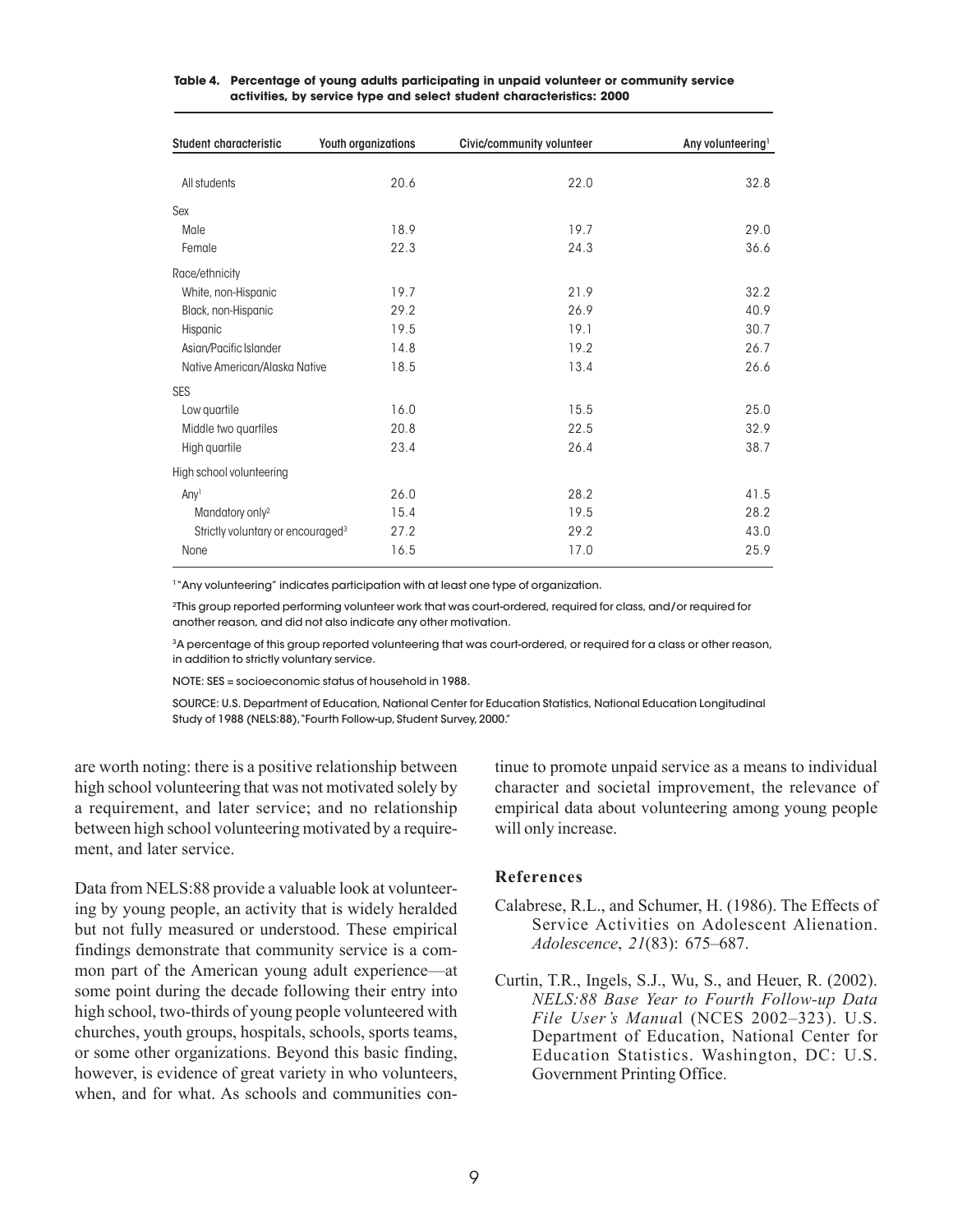- Eyler, J. (2002). Reflection: Linking Service and Learning-Linking Students and Communities. *Journal of Social Issues,* 58: 517–534.
- Frase, M. (1995). *Community Service Performed by High School Seniors (Education Policy Issues: Statistical Perspectives*) (NCES 95-743). U.S. Department of Education. Washington, DC: National Center for Education Statistics.
- Ingels, S.J., Curtin, T.R., Kaufman, P., Alt, M.N., and Chen, X. (2002). *Coming of Age in the 1990s: The Eighth-Grade Class of 1988 12 Years Later*  (NCES 2002-321). U.S. Department of Education. Washington, DC: National Center for Education Statistics.
- Kleiner, B. and Chapman, C. (1999). *Youth Service-Learning and Community Service Among 6th-Through 12th-Grade Students in the United States: 1996 and 1999.* (NCES 2000-028). U.S. Department of Education. Washington, DC: National Center for Education Statistics.
- Kraft, R.J. (1996). Service Learning: An Introduction to Its Theory, Practice, and Effects. *Education and Urban Society*, 28: 131-159.
- Metz, E., and Youniss, J. (2003). A Demonstration That School-Based Required Service Does Not Deter but Heightens-Volunteerism. *Political Science & Politics*, April: 281–286.
- Nolin, M.J., Chaney, B., Chapman, C., and Chandler, K. (1997). *Student Participation in Community Service Activity* (NCES 97-331). U.S. Department of Education. Washington, DC: National Center for Education Statistics.
- Skinner, R., and Chapman, C. (1999). *Service-Learning and Community Service in K-12 Public Schools*  (NCES 1999–043). U.S. Department of Education. Washington, DC: National Center for Education Statistics.
- Smith, E. (1999). The Effects of Investments in the Social Capital of Youth on Political and Civic Behavior in Young Adulthood: ALongitudinal Analysis. *Political Psychology, 20*: 553-580.
- Sobus, M.S. (1995). Mandating Community Service: Psychological Implications of Requiring Prosocial Behavior. *Law & Psychology Review*, *19*: 153 182.
- Stukas, A., Snyder, M., and Clary, E.G. (1999). The Effects of "Mandatory Volunteerism" on Intentions to Volunteer. *Psychological Science*, 10: 59-64.
- Youniss, J., McLellan, J., and Yates, M. (1997). What We Know About Engendering Civic Identity. *American Behavioral Scientist, 40: 620-631.*

## **Technical Notes**

*Definition of terms and criteria used.* This Brief examines what the NELS:88 refers to as "unpaid volunteer or community service activities." For the sake of brevity, other terms are used interchangeably with this one, including "volunteering" and "unpaid community service." Note that these terms are applied to service activities that were court-ordered, required for a class, or required for another reason, and were therefore not literally voluntary. On the other hand, the terms are meant to exclude any work for which participants received compensation, even in the case of a stipend-granting community service program whose staffers may be popularly referred to as "volunteers."

The definitions of several other terms and criteria also bear explaining:

In Table 2, "1990–92 volunteer" refers to respondents who in 1992 reported having performed unpaid community service in any category, and for any motivation, (d)uring the past two years (from January 1, 1990 to the present)." "1994 volunteer" and "2000 volunteer" refer to respondents who reported unpaid community service in any category, and for any motivation, during the previous 12 months from the survey interview date.

The NELS:88 collected information regarding the individual's motivation to participate in high school unpaid community service. For the period of 1990-92, students reported whether their volunteering could be described as any of the following: strictly voluntary, court-ordered, required for a class, required for other reasons, or strongly encouraged by someone else (table 1). These responses were not mutually exclusive; students could have volunteered multiple times for different reasons. In Tables 3 and 4, under high school volunteer, "Any" refers to any respondent who reported any unpaid community service activities in 1990–92. "Mandatory" refers to any respondent who reported performing volunteer work that was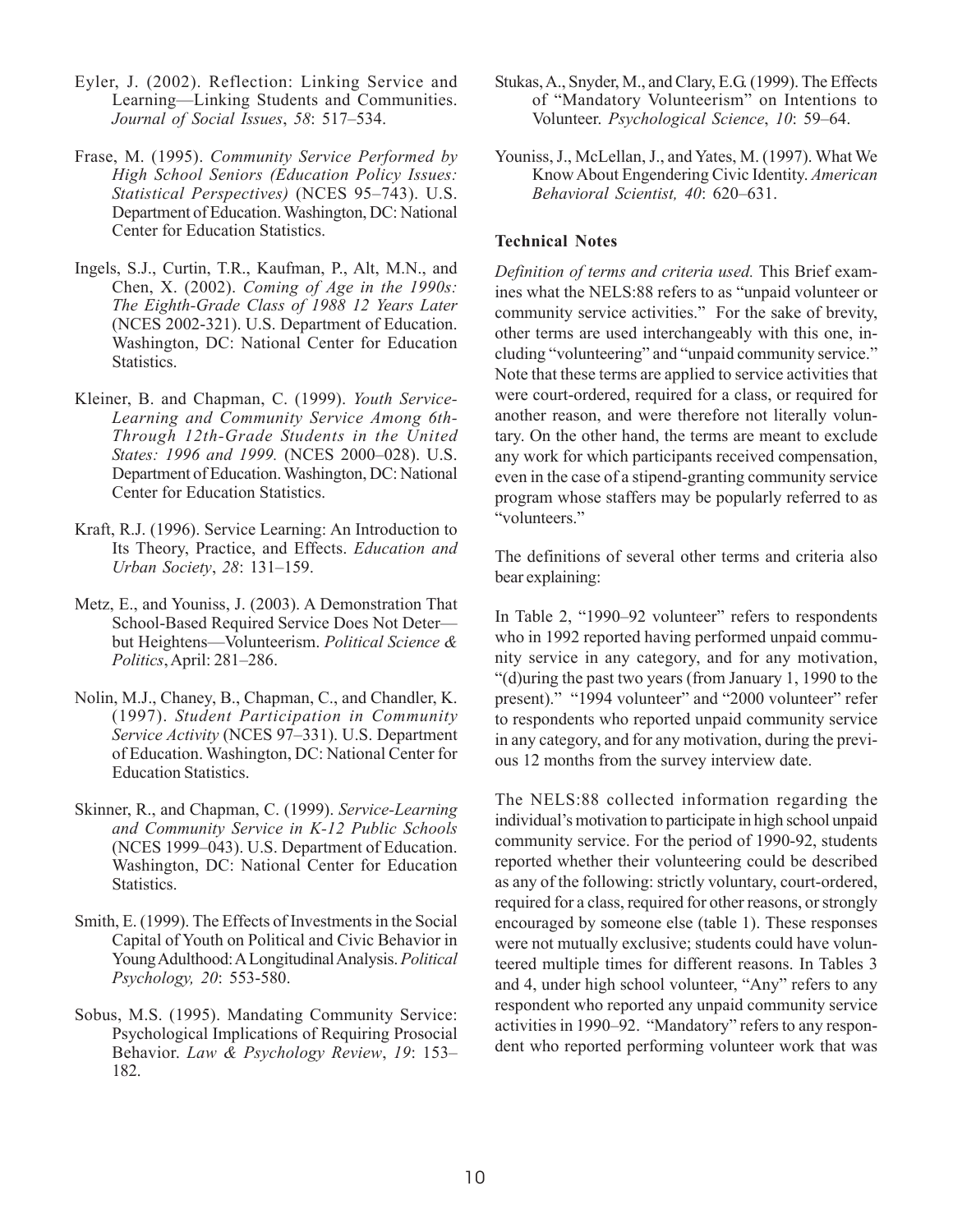court-ordered,<sup>7</sup> required for class, or required for another reason, and who did not also indicate any other motivation. "Strictly voluntary or encouraged" refers to any respondent who reported volunteer work that was either strictly voluntary or strongly encouraged. The respondent may have also reported mandatory volunteering as another reason in addition to either of these two.

Information on demographic and other individual characteristic was obtained from composite variables available on the NELS:88/2000 public-use ECB/CD as follows:

- Respondent's sex was obtained from F4SEX.
- Respondent's race/ethnicity was obtained from F4RACE, which includes the following categories: Asian/Pacific Islander; Hispanic; Black, not Hispanic; White, not Hispanic; and Native American/Alaska Native.
- Socioeconomic status (SES) was obtained from F2SES1Q, which is a quartile coding of the composite variable, F2SES1. F2SES1 provides an SES scale score for each individual that is derived from the following parent questionnaire data obtained in the base year  $(1988)$ : father's education level, mother's education level, father's occupation, mother's occupation, and family income. Respondents were considered to be from households of "high" SES if their households' SES fell in the highest quartile of all respondents households. Households in the lowest quartile were considered "low" SES, and households in one of the two middle quartiles were considered "middle" SES.

Information about the type of high school volunteering that students performed in 1990-92 is presented in table A1. This information is similar to the information presented in Frase (1995). The table is provided here with the estimates recomputed using the NELS:88/2000 fourth follow-up datafile and the fourth follow-up panel weight, F4F2PNWT.

Given the definitions and coding procedures used in this Brief, there are a number of limitations the reader should consider regarding the findings. First, the time periods and reference periods related to volunteering are not consistent across surveys. Respondents are given a 2-year reference period in high school (1990–92) and a 12-month reference period for both 1994 and 2000. The resulting estimates of high school volunteer participation in this report are, however, somewhat consistent with other studies of volunteering at this stage in life. The National Household Education Surveys of 1996 and 1999 show that 56 and 61 percent of students in grades 11 and 12 participated in community service, respectively (Kleiner and Chapman 1999). Given the methodological differences between these two studies and the historical changes in volunteering as suggested by Kleiner and Chapman (1999), the estimates in this report are expected and consistent.

The survey follow-up periods vary from 2 years between 1990-92 and 1994 and 6 years between 1994 and 2000. Another important limitation is the lack of consistent items across surveys to measure volunteering. Finally, the sample used in this analysis focused on respondents who were in the 12th-grade cohort in the second follow-up survey. This excludes individuals who had dropped out of school in previous waves, did not participate in the second follow-up or were missing for some other reason. Each of these factors could lead to an over- or underestimation of volunteering. In addition, if different groups are disproportionately impacted by these limitations, this introduces the potential for bias estimates.

# **Survey Design and Methodology**

NELS:88 surveyed a middle school/junior high school cohort, the 8th-grade class of 1988. Along with student surveys, NELS:88 included surveys of parents, teachers, and school administrators. The study also administered cognitive tests in reading, mathematics, science, and social studies to the sample members. High school transcripts were collected in 1992 and postsecondary education transcripts were collected in the fall of 2000. The sample was "freshened" at each of the first two followup studies,<sup>8</sup> generating a 10th- and a 12th-grade nationally representative sample in the first follow-up (1990) survey and the second follow-up (1992) survey, respectively. Thus, NELS:88 follows an 8th-, 10th- and 12thgrade cohort over time.

A small number of respondents (32 unweighted cases) reported only court-ordered service and not any other motivation. It is quite possible that the content, structure, incentive, impact, and, of course, motivation associated with court-ordered community volunteer service differs substantively from the other types of required service. To assess the impact of these cases, the estimates provided in tables were reanalyzed without them. None of the findings were significantly different, suggesting no evidence of substantial bias.

 ${}^{8}$ The process referred to here as "freshening" added students who were not in the base-year sampling frame. The 1990 freshening process provided a representative sample of students enrolled in 10th grade in the spring of 1990. The 1992 freshening process provided a similar representative sample of 12th-grade students in the spring of 1992.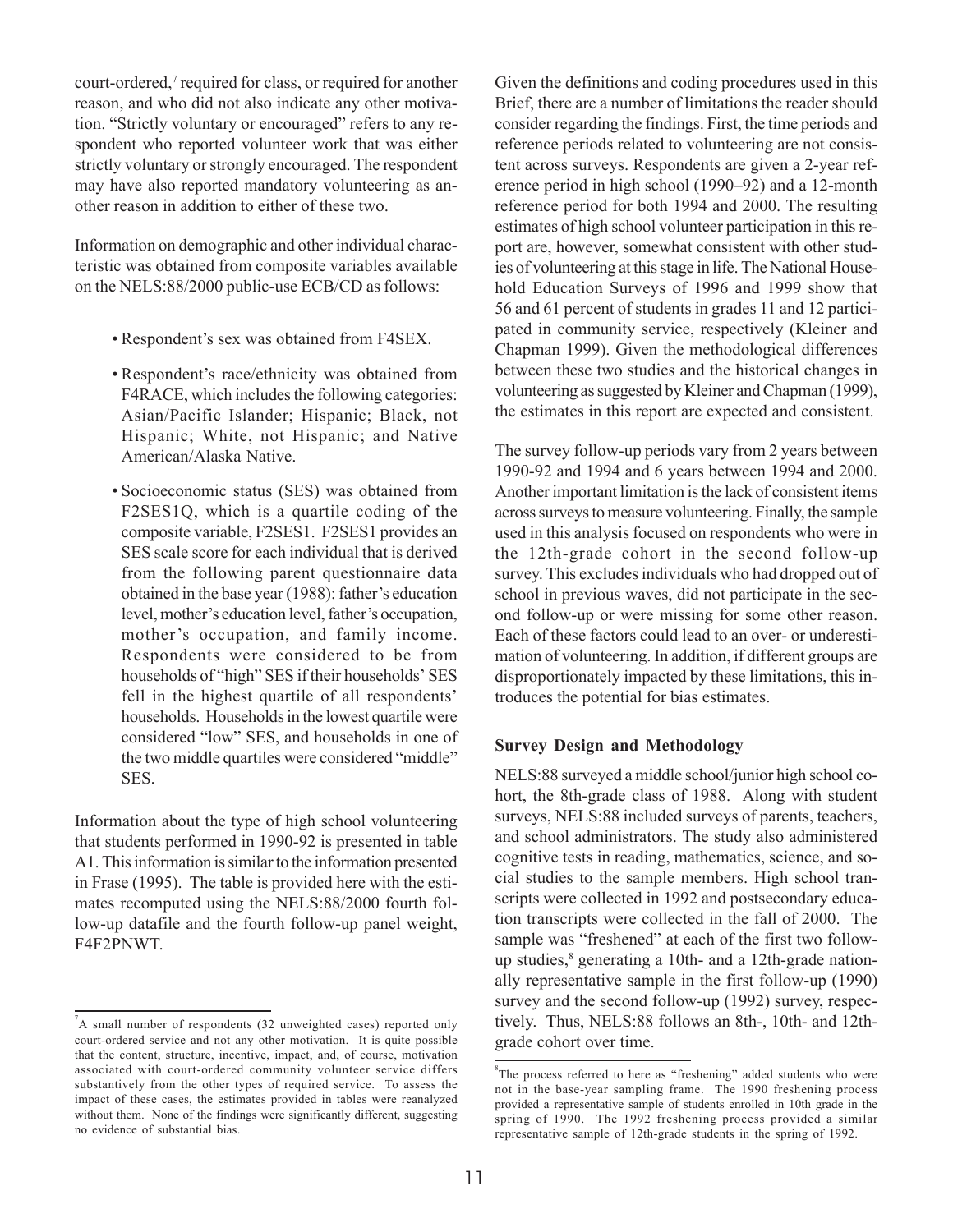#### **Table A–1. Percentage of young adults, by types of unpaid volunteer or community service activities and select student characteristics: 1990–92**

| <b>Student characteristic</b> | Youth<br>organizations | <b>Service</b><br>oganizations | <b>Political</b><br>clubs or<br>organizations | Church or<br>church-<br>related<br>activities <sup>1</sup> | <b>Community</b><br>centers,<br>neighborhood<br>or social action<br>associations | Organized<br>group in<br>hospital or<br>nursing<br>home | <b>Educational</b><br>organizations | Conservation,<br>recycling, or<br>environmental<br>group |
|-------------------------------|------------------------|--------------------------------|-----------------------------------------------|------------------------------------------------------------|----------------------------------------------------------------------------------|---------------------------------------------------------|-------------------------------------|----------------------------------------------------------|
| All students                  | 10.6                   | 5.0                            | 3.9                                           | 21.7                                                       | 10.1                                                                             | 7.9                                                     | 9.1                                 | 5.9                                                      |
| Sex                           |                        |                                |                                               |                                                            |                                                                                  |                                                         |                                     |                                                          |
| Male                          | 12.2                   | 3.9                            | 3.0                                           | 17.9                                                       | 7.8                                                                              | 4.9                                                     | 6.2                                 | 4.8                                                      |
| Female                        | 9.0                    | 6.1                            | 4.8                                           | 25.6                                                       | 12.5                                                                             | 11.0                                                    | 12.1                                | 7.1                                                      |
| Race/ethnicity                |                        |                                |                                               |                                                            |                                                                                  |                                                         |                                     |                                                          |
| White, non-Hispanic           | 12.3                   | 5.4                            | 3.8                                           | 23.0                                                       | 10.3                                                                             | 7.9                                                     | 9.2                                 | 6.6                                                      |
| Black, non-Hispanic           | 5.1                    | 3.0                            | 5.0                                           | 17.0                                                       | 10.7                                                                             | 6.5                                                     | 10.1                                | 4.2                                                      |
| Hispanic                      | 7.2                    | 4.4                            | 3.6                                           | 18.9                                                       | 8.2                                                                              | 8.1                                                     | 8.0                                 | 3.2                                                      |
| Asian/Pacific Islander        | 7.5                    | 5.8                            | 4.8                                           | 25.3                                                       | 12.7                                                                             | 12.9                                                    | 9.9                                 | 6.9                                                      |
| Native American/Alaska Native | 6.3                    | 0.9                            | 1.0                                           | 5.3                                                        | 3.1                                                                              | 5.0                                                     | 2.9                                 | 2.6                                                      |
| <b>SES</b>                    |                        |                                |                                               |                                                            |                                                                                  |                                                         |                                     |                                                          |
| Low quartile                  | 4.9                    | 4.7                            | 2.3                                           | 12.6                                                       | 4.7                                                                              | 4.6                                                     | 6.8                                 | 2.3                                                      |
| Middle two quartiles          | 9.9                    | 9.5                            | 3.6                                           | 20.3                                                       | 9.5                                                                              | 7.2                                                     | 8.4                                 | 4.9                                                      |
| High quartile                 | 16.2                   | 14.4                           | 5.7                                           | 30.1                                                       | 14.4                                                                             | 11.8                                                    | 11.6                                | 10.0                                                     |

1 Does not include worship.

NOTE: SES = socioeconomic status of household in 1988.

SOURCE: U.S. Department of Education, National Center for Education Statistics, National Education Longitudinal Study of 1988 (NELS:88), "Fourth Follow-up, Student Survey, 2000."

The fourth follow-up (NELS:88/2000) took place in 2000, the year in which most sample members turned 26 years of age and typically were 8 years removed from high school enrollment. This follow-up study focused on the educational and labor market processes and transitions experienced by young adults. Interviewing began in January 2000. Interview topics included experiences with postsecondary education, labor market participation, jobrelated training, community integration, and marriage and family formation. For a discussion of general limitations of the NELS:88/2000 design, methodology, and data contents, see Curtin et al. (2002).

# **Response Rates**

The NELS:88/2000 base-year sample was drawn in two stages—schools first, then students. The base-year questionnaire was completed by 24,599 students, for a weighted response rate of 93 percent. The weighted response rates for the student questionnaires at the four subsequent follow-up surveys were 91, 91, 91, and 83 percent, respectively. A more comprehensive account of response rates can be found in Curtin et al. (2002).

# **Sampling/Weighting**

Weights for the fourth follow-up study were developed in several steps. In the first step, unadjusted weights were

calculated as the inverse of the probabilities of selection, taking into account all stages of the sample selection process. In the second step, a general exponential model was employed to compensate for unit nonresponse. In order to maintain consistency in weights across the multiple data collection waves of NELS:88 (i.e., to ensure that weighting totals reflected the population totals of the original group of interest), multidimensional raking was also applied to these nonresponse-adjusted weights. The raking was performed with respect to base-year through fourth follow-up-study response status, dropout status, race/ ethnicity, sex, and school characteristics.

The estimates in this report were produced using F4F2PNWT, the panel weight for 12th-grade members of the NELS:88 sample who were respondents during the second (1992), third (1994), and fourth (2000) follow-ups. In addition, the sample was selected using the 12th-grade cohort flag (G12COHRT) that captures respondents who were in the 12th grade during the second follow-up survey.

This NELS:88/2000 unweighted sample size included 10,262 respondents who participated in the 1992, 1994 and 2000 follow-up surveys, representing 2,542,851 12thgrade students. This sample size is somewhat smaller than the original weighted sample of the 12th-grade class cohort. This reduction in the target population between 1992